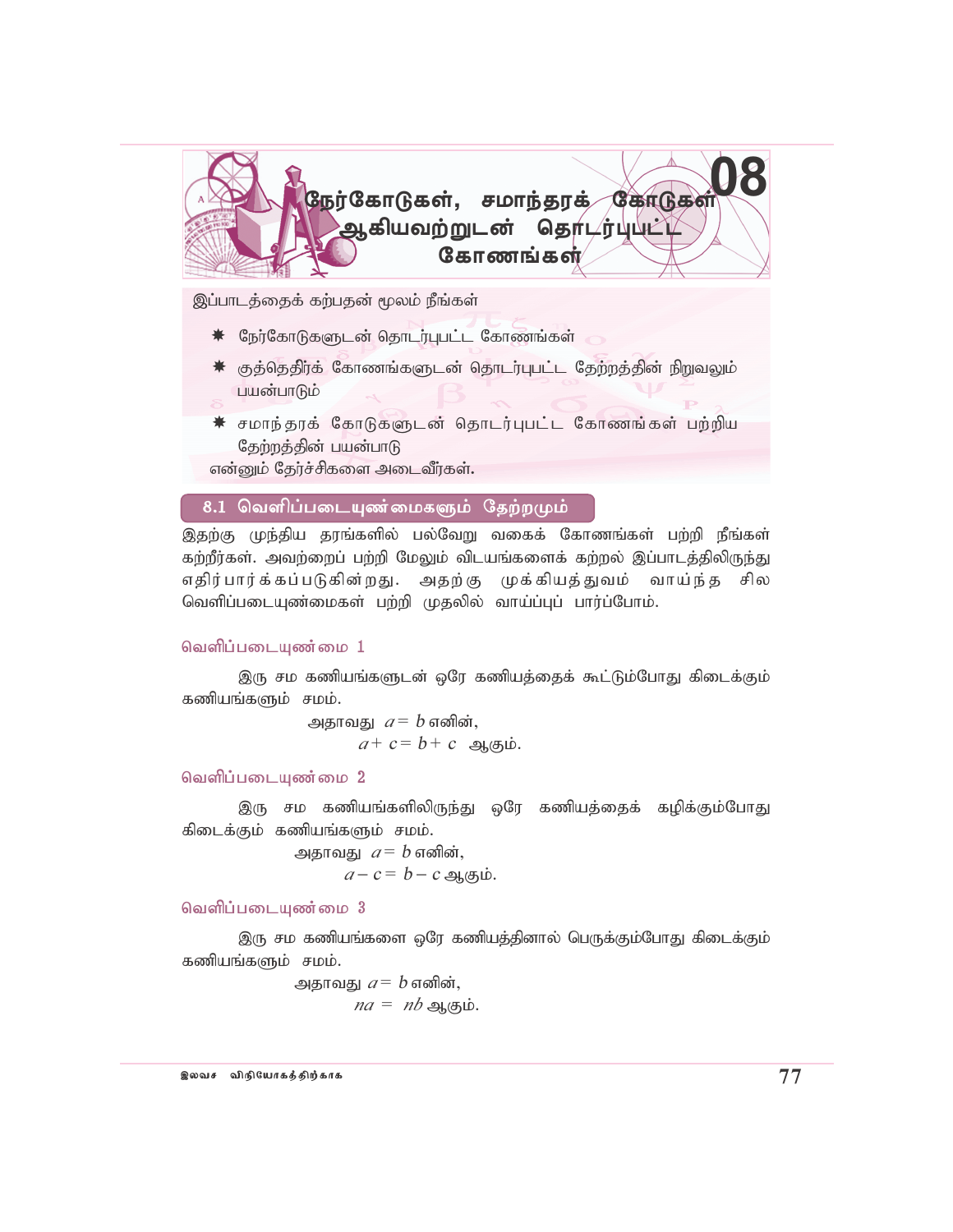## வெளிப்படையுண்மை  $4$

இரு சம கணியங்களை ஒரே பூச்சியமல்லாத கணியத்தினால் வகுக்கும்போது கிடைக்கும் கணியங்களும் சமம்.

அதாவது  $a = b$  எனின்,

$$
\frac{a}{n} = \frac{b}{n} \text{ g. } (n \neq 0)
$$

வெளிப்படையண்மை 5

ஒரே கணியத்திற்குச் சமமான கணியங்களும் சமம்.

அதாவது,  $a = b$ ,  $a = c$  எனின்  $b = c \nightharpoonup_{\mathbb{R}} \mathfrak{g}_{\mathsf{h}}$ ம்.

மேற்படி வெளிப்படையுண்மைகளைக் கேத்திரகணிதத்தில் பயன்படுத்தலாம்.

## $2.600$

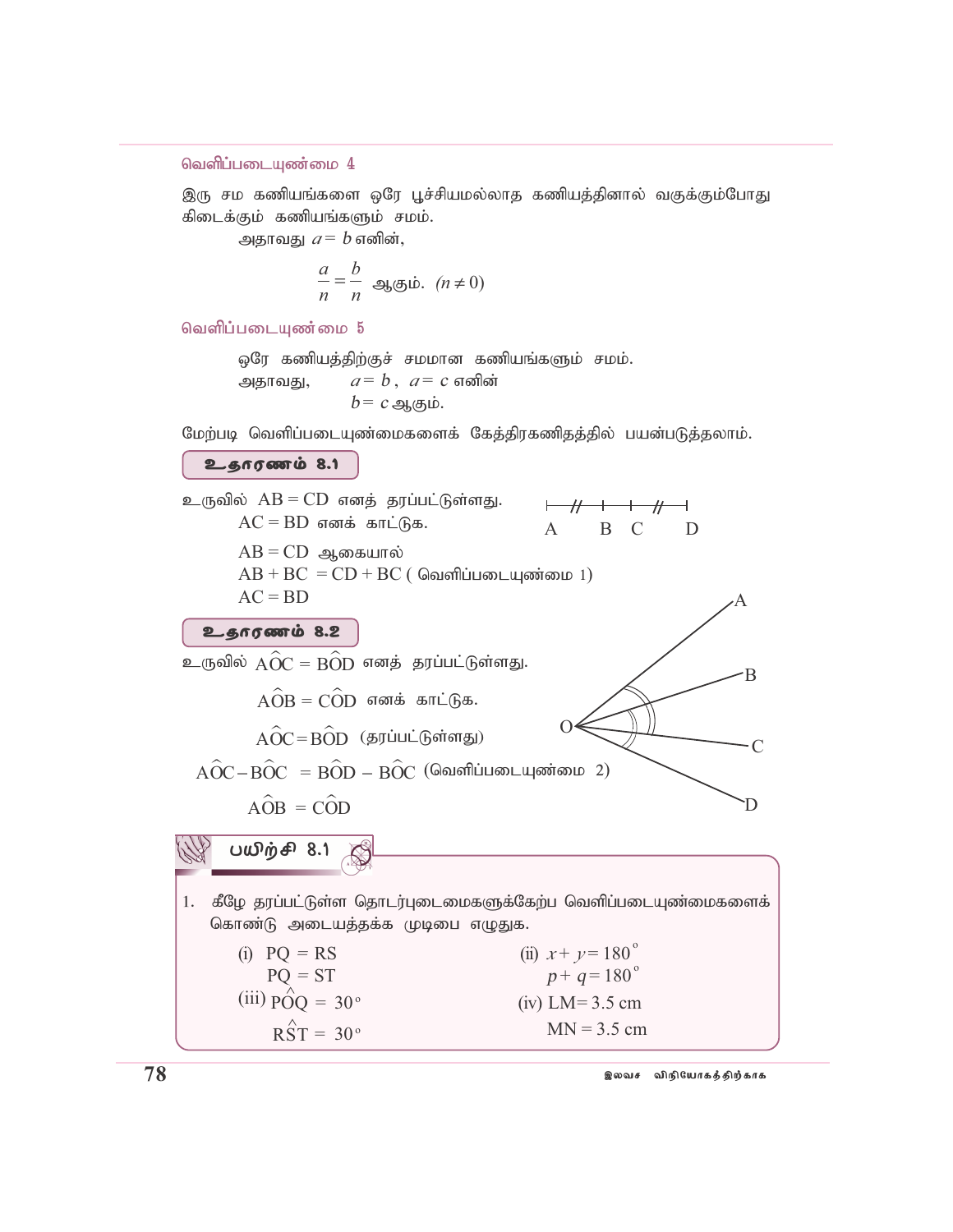

உருவில் காணப்படும் கோடு PQ ஆனது நேர்கோடு RS ஐச் சந்திக்கின்றது. இங்கு உண்டாகும்  $\hat{PSR}$ ,  $\hat{RSO}$  ஆகிய கோணங்கள் மிகைநிரப்பும் அடுத்துள்ள கோணங்களென மேலே கற்றீர்கள்.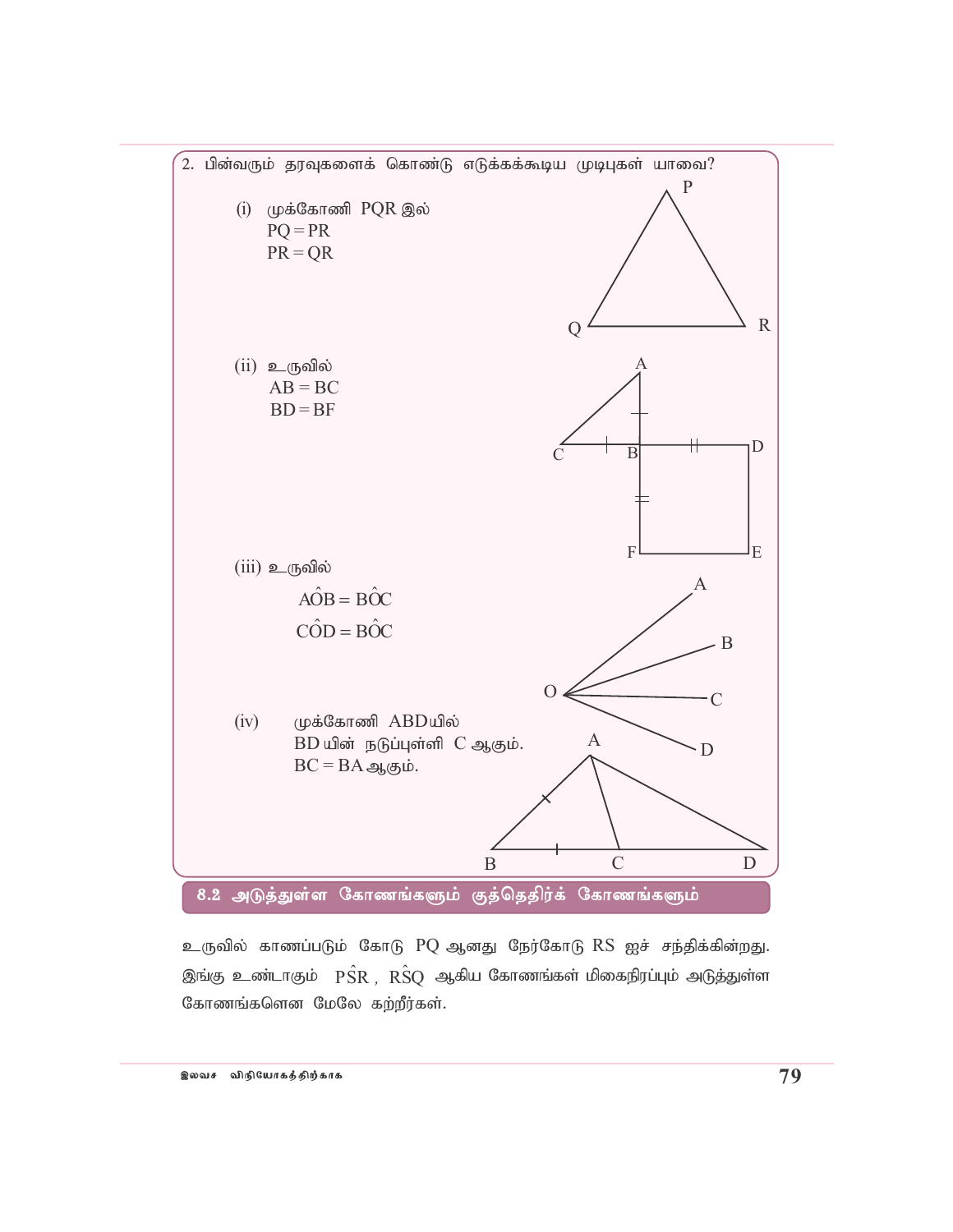அதாவது,

 $\angle$ PŜR+ RŜO = 180<sup>°</sup>

இதனை ஒரு தேற்றமாக எழுதிக் காட்டலாம்.

.<br>கி.மு. 300 ஆம் ஆண்டில் வாழ்ந்த யூக்கிளிட்டு (**Euclid)** என்ற கணிதவியலாளர் கேத்திரகணிதத்தில் பயன்படுத்தத்தக்க பல தேற்றங்களை ஒழுங்காகக் குறிப்பிட்டு Elements என்னும் நூலை உருவாக்கினார். நாம் தற்போது கேத்திரகணிதத்தில் இத்தேற்றங்களைப் பயன்படுத்துகின்றோம். வெளிப்படையுண்மைகளைக் கொண்டு தர்க்கரீதியான காரணங்களுடன் உண்மையெனக் காட்டத்தக்க கூற்றுகள் தேற்றங்கள் எனப்படும்.

இது ஓர் அடிப்படைத் தேற்றமாகக் கருதப்படுகின்றமையால் இத்தேற்றத்தை நிறுவுவதற்கு வெளிப்படையுண்மைகளைப் பயன்படுத்துகின்றோம்.

கேற்றம் 1

ஒரு நேர்கோடு வேறொரு நேர்கோட்டினைச் சந்திக்கும்போது உண்டாகும் இரு அடுத்துள்ள கோணங்களின் கூட்டுத்தொகை இரு செங்கோணங்களுக்குச் சமம்.



R

O.

 $\mathsf{P}$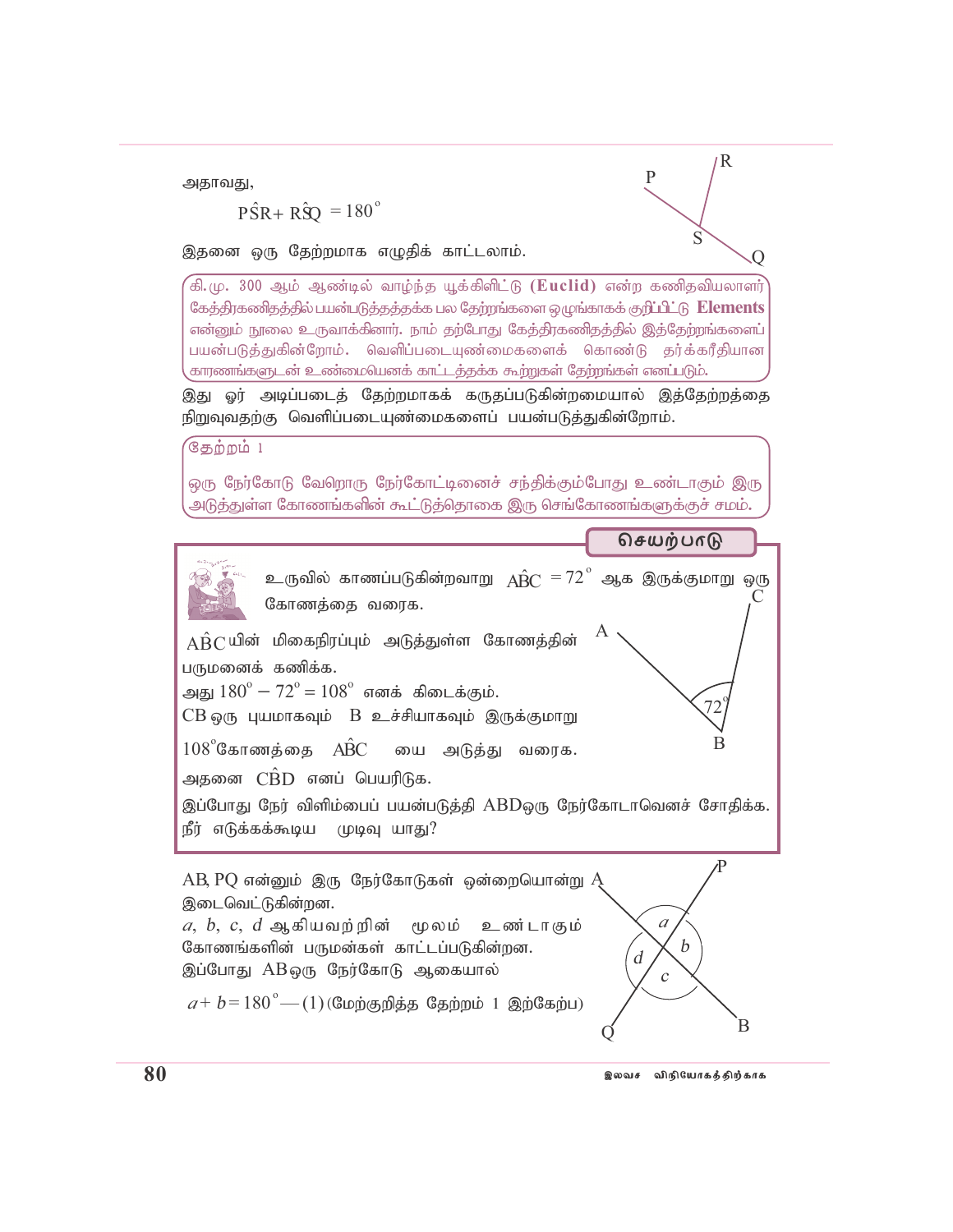அவ்வாறே, PQ ஒரு நேர்கோடு ஆகையால்  $b+c=180^{\circ}$  (2)

 $(1)$ ,  $(2)$  ஆகியவற்றிலிருந்து

 $a+b=b+c$  (வெளிப்படையுண்மை 5 இற்கேற்ப)

 $a+b-b= b+c-b$  (வெளிப்படையுண்மை 2 இற்கேற்ப)

 $\therefore a = c$ 

இதற்கேற்ப இரு நேர்கோடுகள் இடைவெட்டும்போது உண்டாகும் குத்தெதிர்க் கோணங்கள் சமமெனத் தர்க்கரீதியான காரணங்களின் மூலம் காட்டலாம். என்பது உங்களுக்குத் தெளிவாக இருக்கும். இச்செயன்முறை தேற்றத்தை நிறுவலாகும்.

### நிறுவல்

நிறுவல் என்பதால் கருதப்படுவது வெளிப்படை உண்மை, அதற்குமுன்னர் பயன்படுத்திய தேற்றங்கள் என்பவற்றிலிருந்து தர்க்க ரீதியாக காரணங்களை முன்வைத்து ஒரு முடிபுக்கு வருதலாகும்.

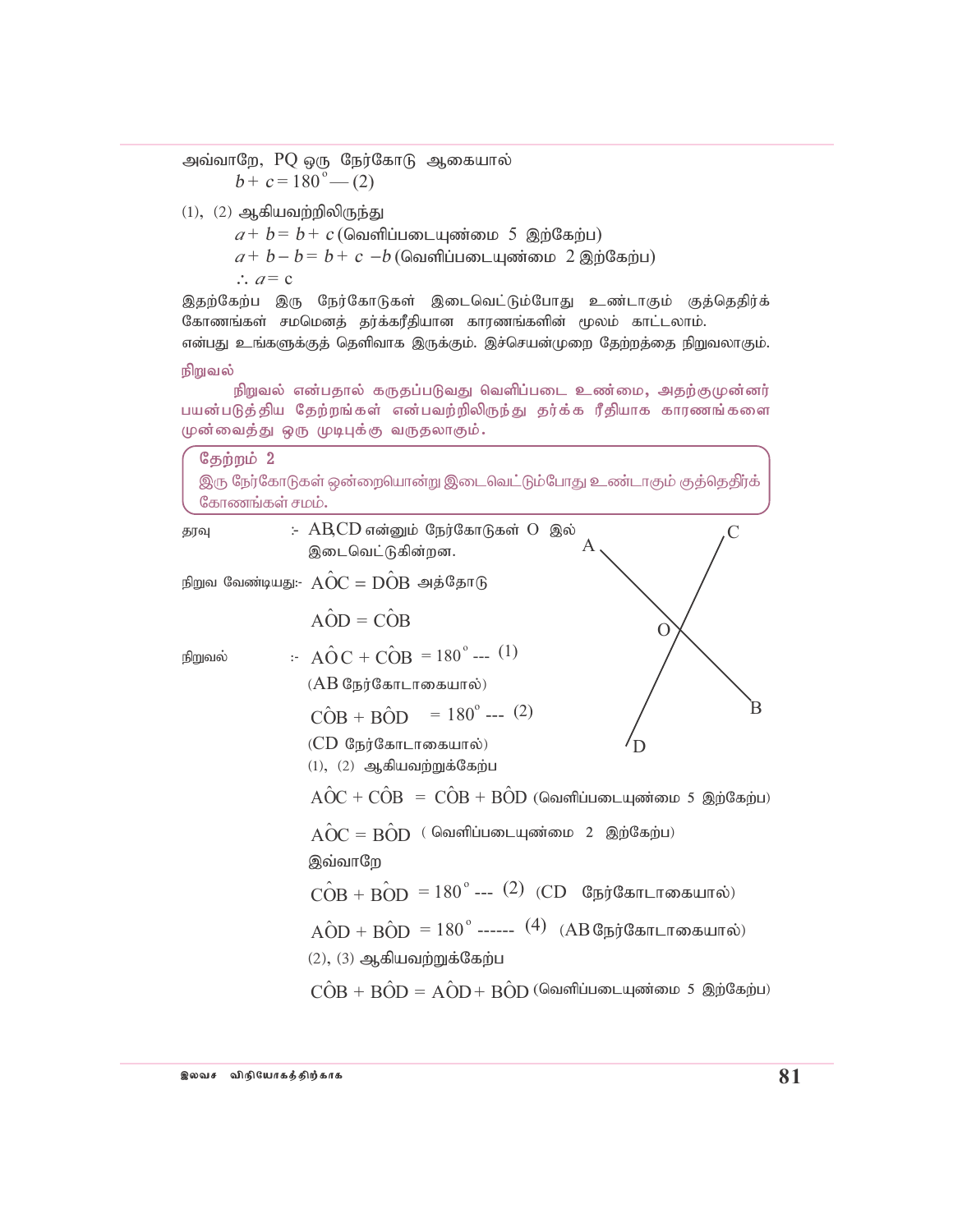$\hat{COB} = \hat{AOD}$  ( வெளிப்படையுண்மை 2 இற்கேற்ப)

இதுவரைக்கும் கற்ற இரு தேற்றங்களையும் கொண்டு பின்வருமாறு பயிற்சிகளைச் செய்யலாம்.

## உதாரணம் 8.3

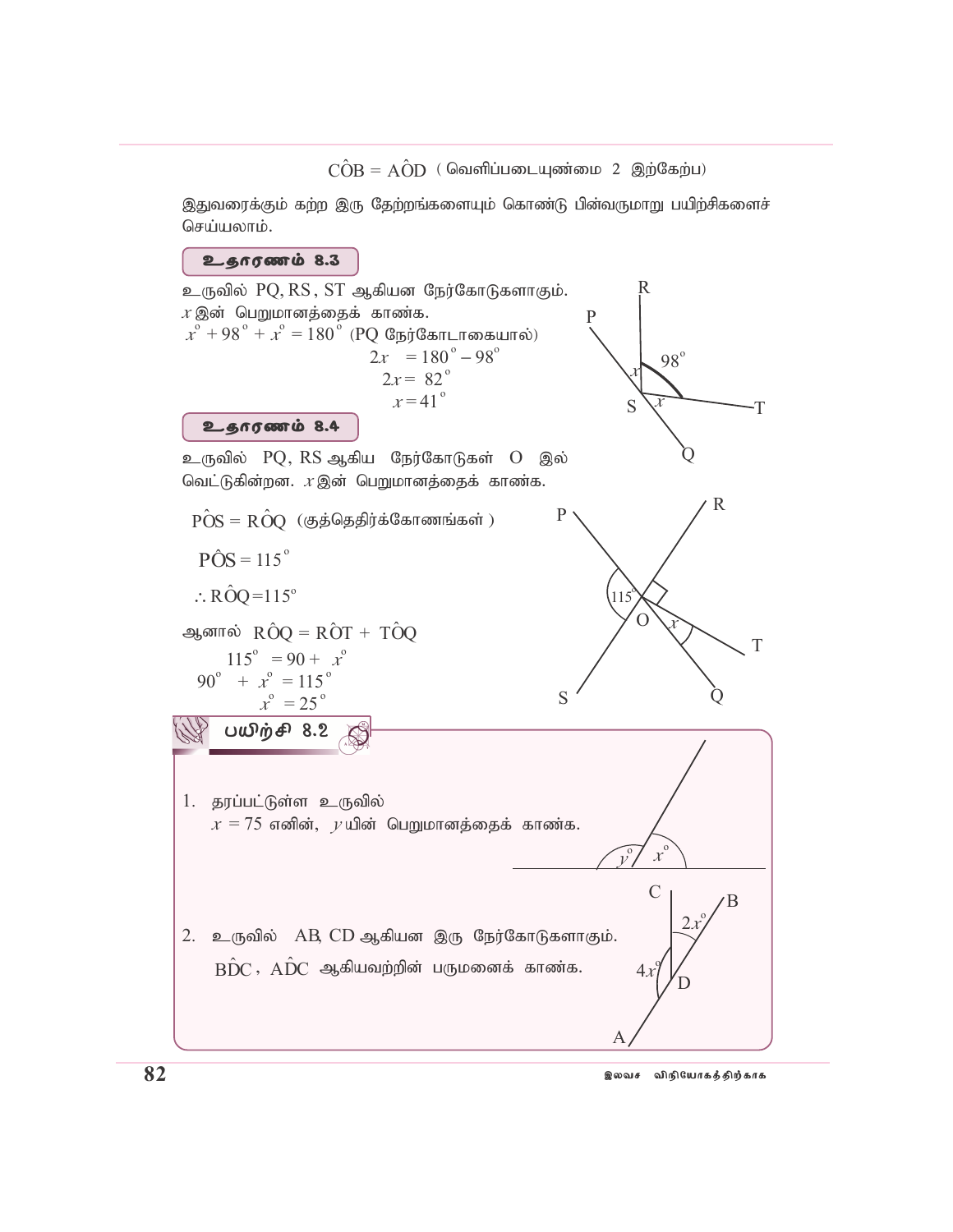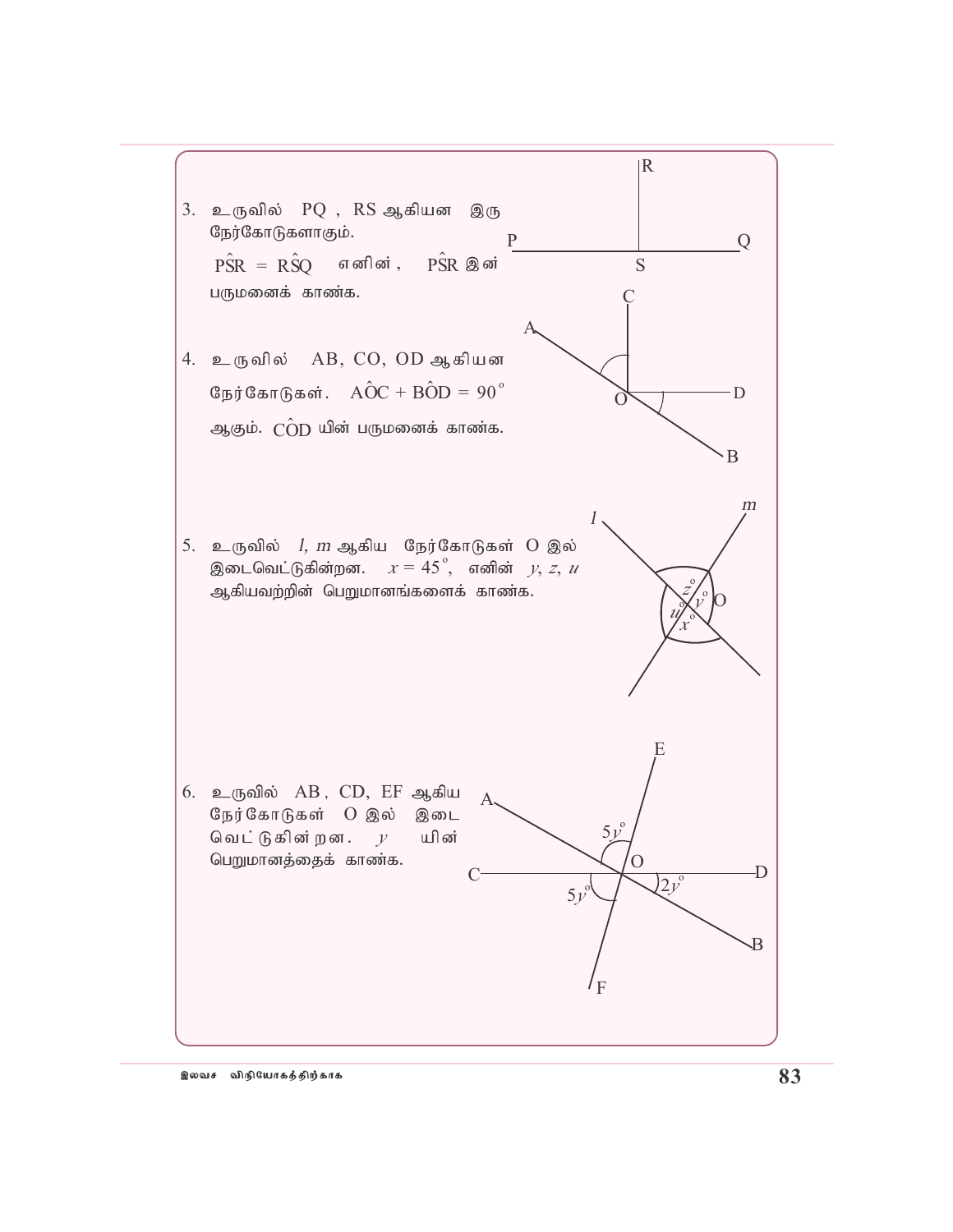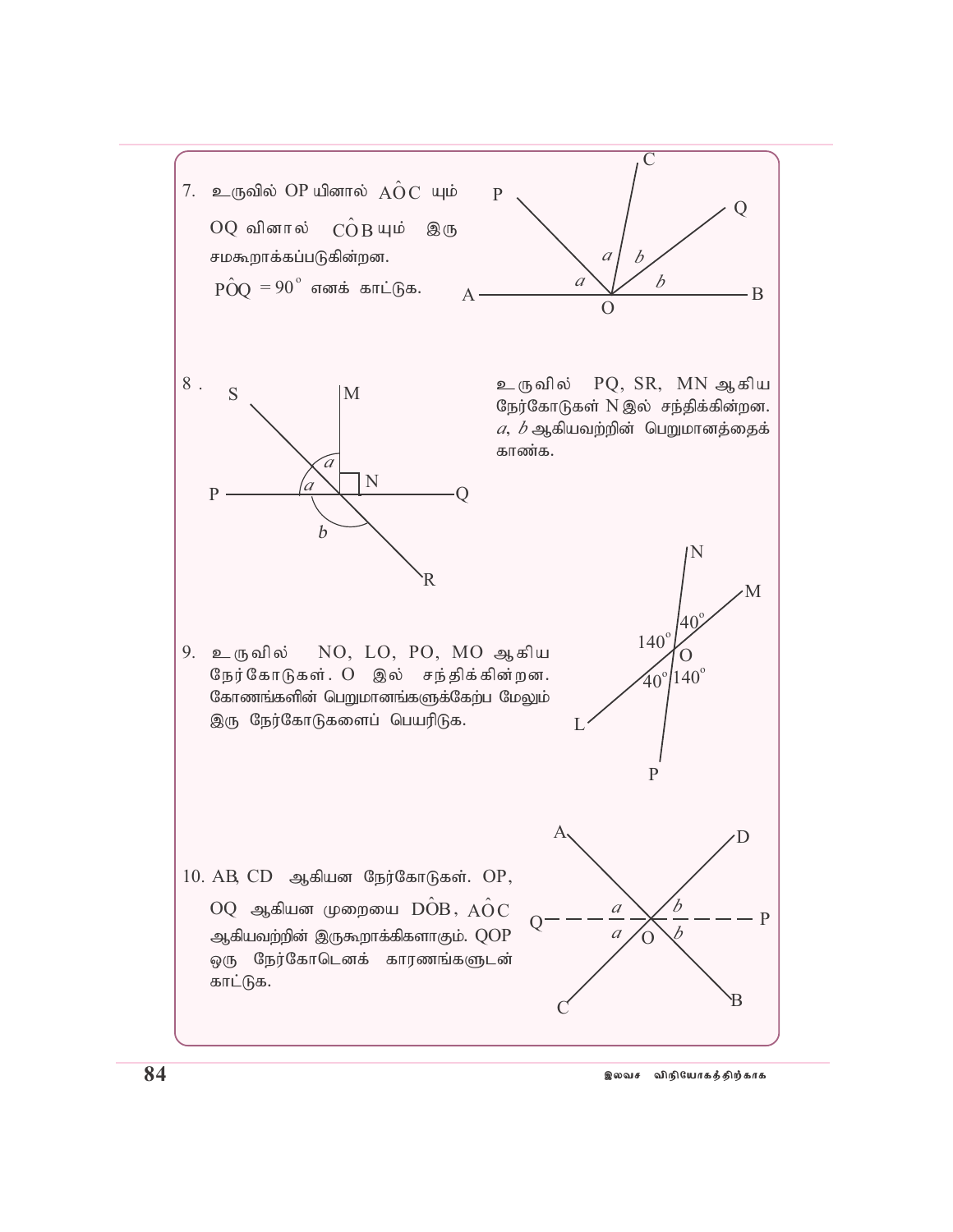#### $8.3$ சமாந்தரக் கோடுகளுடன் தொடர்புபட்ட கோணங்கள்

ஒரு குறுக்கோடியினால் இரு நேர்கோடுகள் இடைவெட்டப்படும்போது உண்டாகும் ஒக்க கோணங்கள், ஒன்றுவிட்ட கோணங்கள், நேயக் கோணங்கள் என்பன பற்றி நீங்கள் தரம் 8 இல் கற்றீர்கள்.

உருவில் காணப்படும் AB, CD என்னும் இரு நேர்கோடுகள் ஒரு குறுக்கோடி PQ இனால் இடைவெட்டப்பட்டுள்ளன.  $a, b, c, d, e, f, g, h$ ஆகியவற்றினால் கோணங்களின் பருமன் காட்டப்பட்டுள்ளது.

(i)  $b, f$  ஆகியன ஓர் ஒத்த கோணச் சோடியாகும். வேறு மூன்று ஒத்த கோணச் சோடிகளைப் பெயரிடுக.



- $\displaystyle \mathrm{(ii)}$   $c,$   $e$  ஆகியவற்றின் மூலம் ஓர் ஒன்றுவிட்ட கோணச் சோடி காட்டப்பட்டுள்ளது. வேறொரு ஒன்றுவிட்ட கோணச் சோடியைப் பெயரிடுக.
- (iii)  $c, f$  ஆகியவற்றின் மூலம் ஒரு நேயக் கோணச் சோடி காட்டப்பட்டுள்ளது. வேறொரு நேயக் கோணச் சோடியைப் பெயரிடுக.

## தேற்றம் 3

இரு நேர்கோடுகளை ஒருகுறுக்கோடி வெட்டும்போது உண்டாகும்

- (i) ஒத்த கோணச் சோடிகள் சமமெனின் அல்லது
- (ii) ஒன்றுவிட்ட கோணச் சோடிகள் சமமெனின் அல்லது
- (iii) நேயக் கோணச் சோடியின் கூட்டுத்தொகை  $180^\circ$  எனின், அவ்விரு நேர்கோடுகளும் ஒன்றுக்கொன்று சமாந்தரம்.

இத்தேற்றத்தையும் ஓர் அடிப்படைத் தேற்றமாகக் கருதி நிறுவலின்றிப் பயன்படுத்தலாம். உருவில் AB, CD ஆகிய இரு நேர்கோடுகளையும் குறுக்கோடி PQ இடைவெட்டும்போது உண்டாகும்

 $(i)$  ஒத்த கோணங்களாகிய P  $\hat{PRB}$ ,  $\hat{RSD}$  $-B$ BRS, DSO  $\overline{R}$  $A\hat{R}S$ ,  $C\hat{S}Q$  $\overline{D}$  $A$  $R$ P.C $\hat{S}R$ S என்னும் நான்கு சோடிகளில் ஒன்று சமமெனின், AB, CD ஆகிய இரு கோடுகளும் சமாந்தரமாகும்.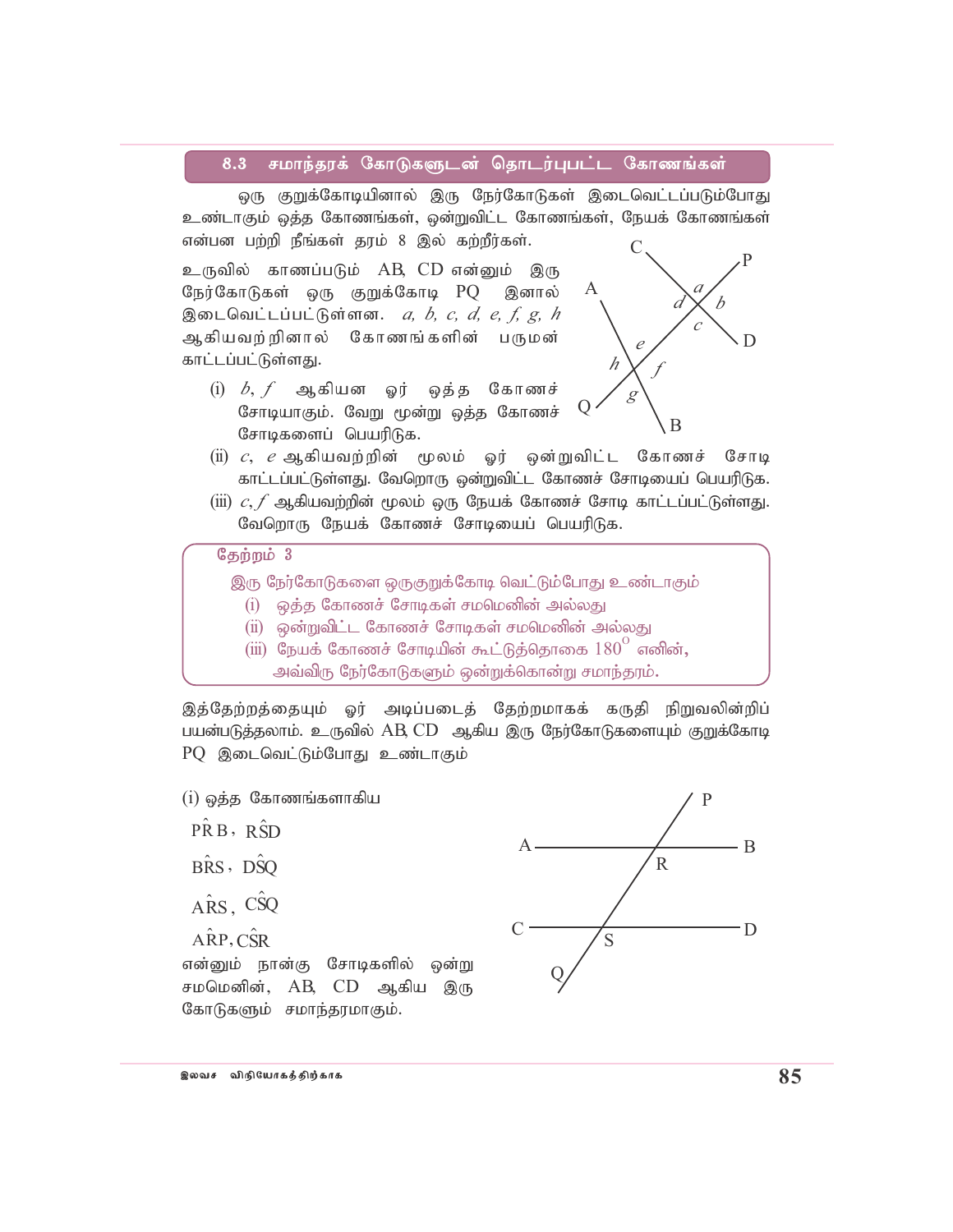(ii) ஒன்றுவிட்ட கோணங்களாகிய BRS, CSR  $\hat{ARS}$ ,  $\hat{RSD}$  என்னும் இரு சோடிகளில் ஒன்று சமமெனின், AB, CD ஆகிய இரு கோடுகளும் சமாந்தரம் ஆகும்.

 $(iii)$  நேயக் கோணங்களாகிய

BRS. RSD

 $\hat{ARS}$ ,  $\hat{CSR}$  என்னும் இரு சோடிகளில் கூட்டுத்தொகை  $180^{\rm o}$  எனின், AB, CD ஆகிய இரு கோடுகளும் சமாந்தரம் ஆகும்.



இது தேற்றம் 3 இன் மறுதலையாகும்.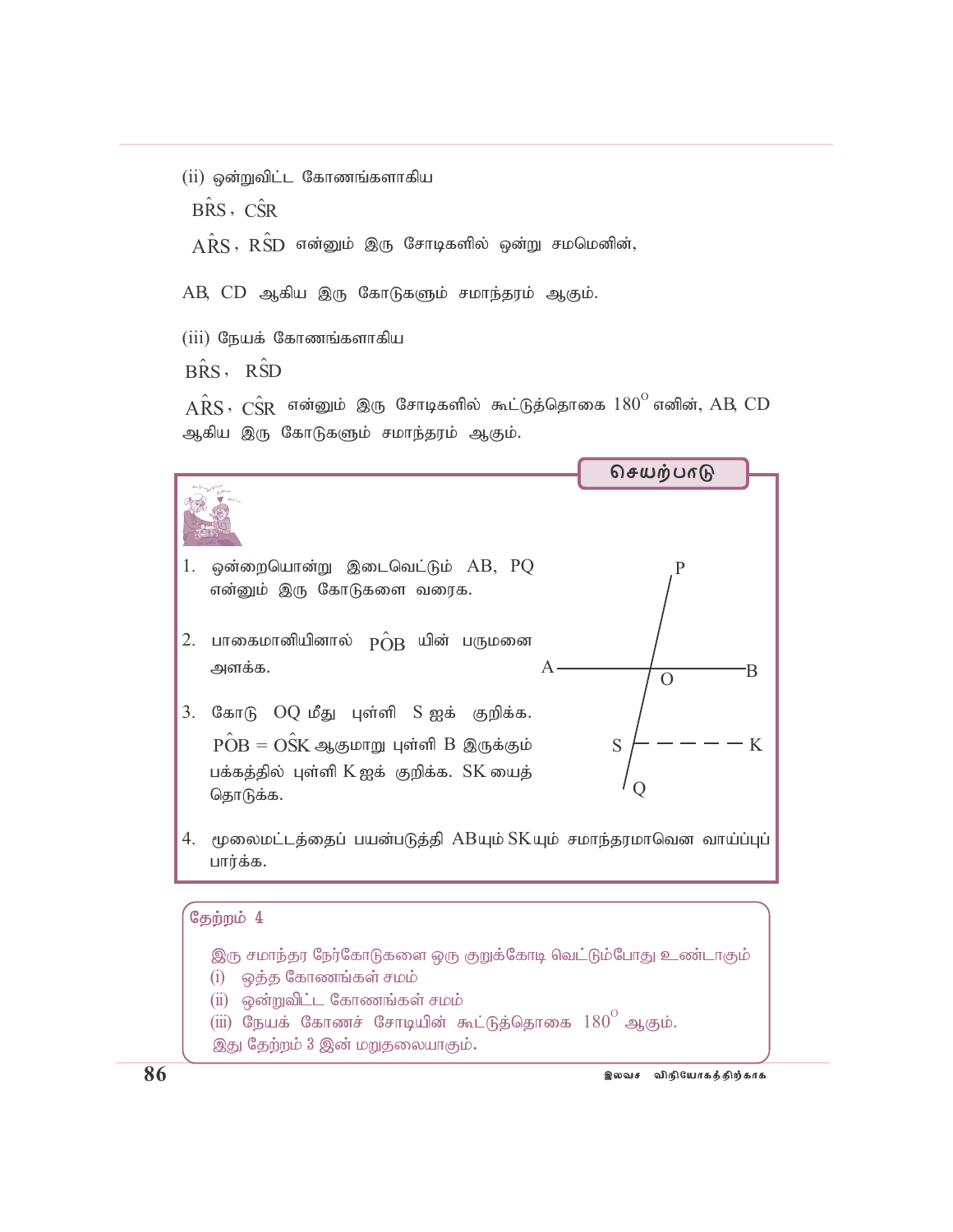கோடு RS இனால் LM, NP என்னும் இரு சமாந்தரக் கோடுகள் இடைவெட்டப்பட்டுள்ளன. ஒரே திசையில் இடப்பட்ட அம்புக் குறிகளின் மூலம் சமாந்தரம் காட்டப்பட்டுள்ளது.



- (i) ஒத்த கோணச் சோடிகள் சமம்.  $a = e$  $b = f$ 
	- $c = g$
	- $d=h$
- (ii) ஒன்றுவிட்ட கோணச் சோடிகள் சமம்.  $c = e$  $d=f$

(iii) நேயக் கோணச் சோடியின் கூட்டுத்தொகை  $180^{\circ}$  ஆகும்.  $c + f = 180^{\circ}$  $d^+ e = 180^\circ$ 

$$
a + c = 100
$$

# உதாரணம் 8.5

 $x$  இன் பெறுமானத்தைக் காண்க.  $a = 65$ <sup>°</sup> (ஒத்த கோணங்கள்)  $x + a = 180^{\circ}$ (ஒரு நேர்கோட்டின் மீது உள்ள கோணங்கள்)  $\therefore x + 65^{\circ} = 180^{\circ}$  $\therefore x = 115^{\circ}$ 



பயிற்சி 8.3

1. உருவில்  $l, m, n$ என் பன நேர்கோடுகளாகும்.  $a, b, c, d, e, f, g, h$ ஆகியவற்றினால் கோணங்கள் காட்டப்பட்டுள்ளன.  $a$  இனால்  $120^\circ$  உம்  $f$  இனால்  $60^{\circ}$  உம் காட்டப்படுமெனின், நேர்கோடுகள் *m*, *n* ஆகியன சமாந்தரம் என்பதற்குக் காரணங்களைத் தருக.

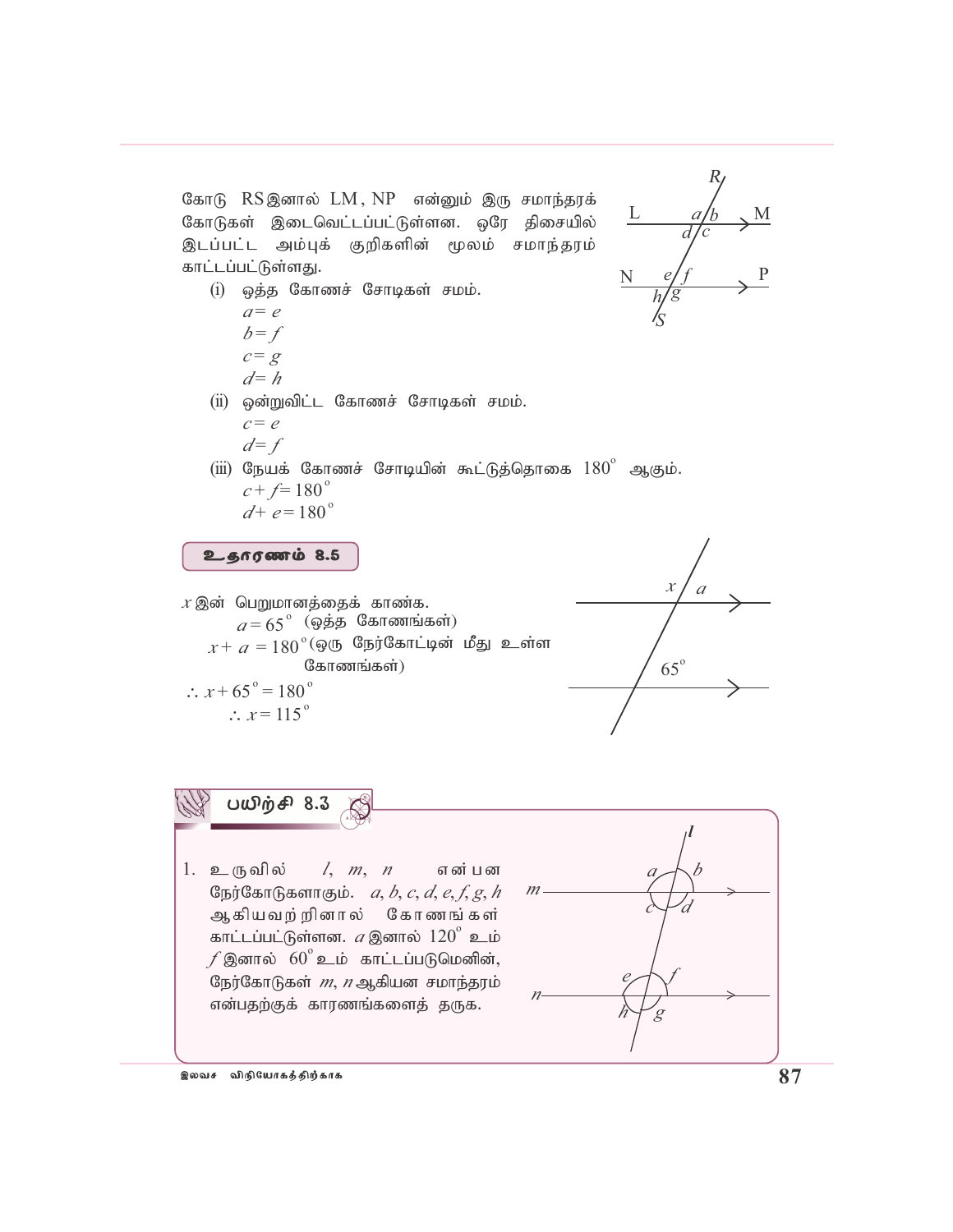$\left[ 2.$  உருவில்  $l,m$  ஆகியன சமாந்தரக் கோடுகளாகும்.  $a = 47^\circ$  எனின், எஞ்சியுள்ள கோணங்கள் எல்லாவற்றினதும் பருமனைக் காண்க.



3. பின்வரும் உருக்களில் அட்சரகணிதக் குறியீடுகளின் மூலம் காட்டப்பட்டுள்ள கோணங்களின் பருமனைக் காட்டுக.



4. பின்வரும் உருக்கள் ஒவ்வொன்றிலும் உள்ள AB, CD ஆகிய நேர்கோடுகள் சமாந்தரமாகுமா என்பதைக் காரணங்களுடன் காட்டுக.





இலவச விநியோகத்திற்காக